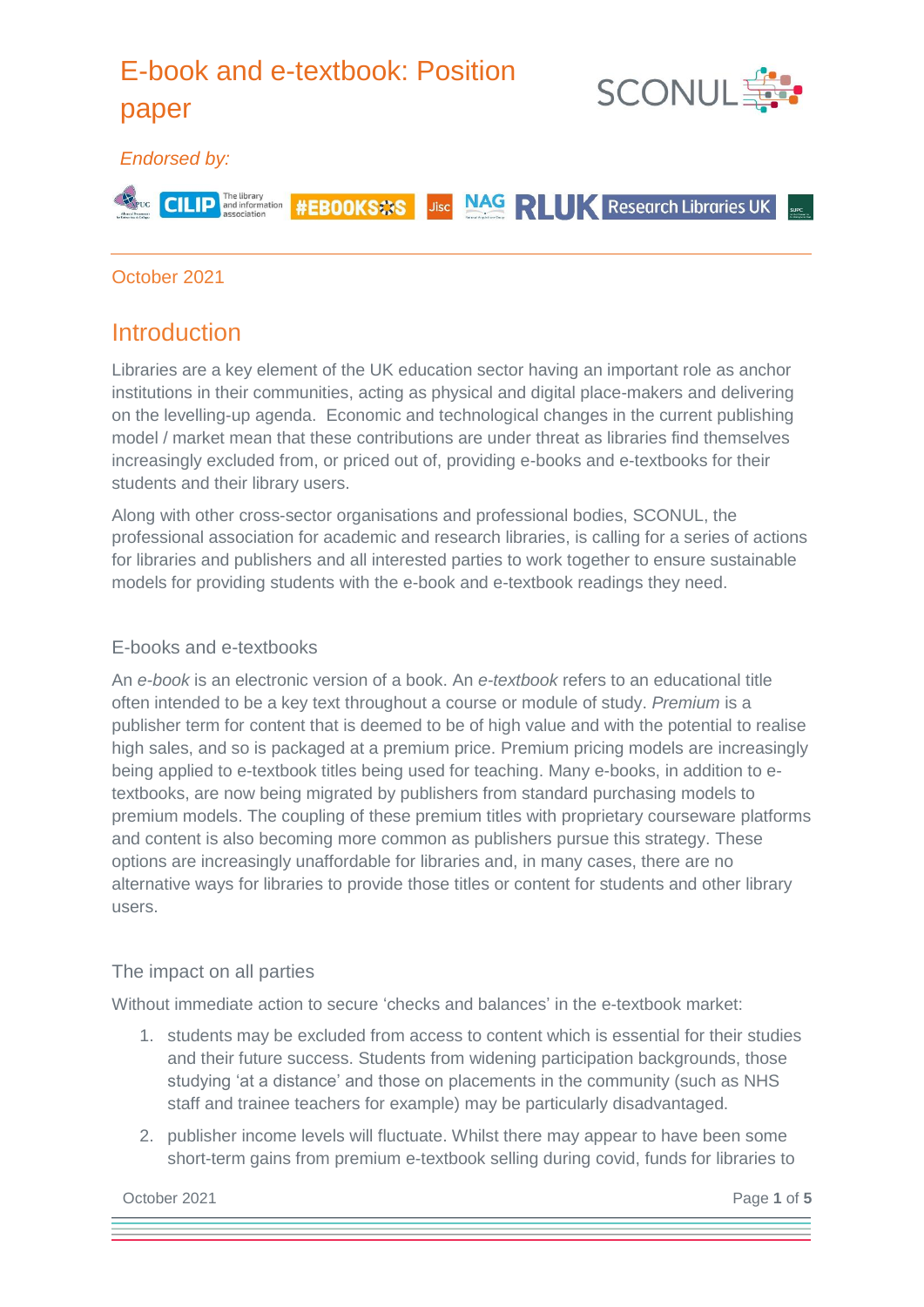## E-book and e-textbook: Position paper



#### October 2021

purchase premium content are increasingly being diverted from other library spend with publishers, so there is limited new money in the system.

3. libraries across all sectors will not be able to fulfil their core function of lending books. Where titles are made unavailable or unaffordable by publishers, libraries will have no choice but to work with educators to identify alternative titles in the short term and to develop open access alternatives in the medium term.

The following calls to action are made in a spirit of cooperation, recognising the rights of all parties need to be considered:

#### Library rights

To meet their inclusive education responsibilities, libraries have the right to:

- a. purchase and loan all types of books, including e-books and e-textbooks.
- b. share e-book and e-textbook content across libraries selectively, making use of existing copyright regulations, to enable the delivery of high-quality education for the benefit of all students, their institutions and the wider communities that they serve.

#### Publisher Rights

Differential pricing for e-textbooks may occasionally be necessary to reflect:

- a. investment in demonstrable 'value add' features such as interactive or multimedia features for example.
- b. to cover the costs of author(s) fees, such as in cases of joint authorship or specialist content creation for example.
- c. to cover product design and production costs if the e-textbooks are not simply PDF or E-PUB replicas of the physical books.
- d. if there are robust usage analytics to evidence such value.

but publishers should keep these available under standard library models, rather than moving all such titles to recurrent or premium pricing models or excluding libraries from purchasing them altogether.

### Calls to action

The following calls to action are for immediate action by all publishers and aggregators wishing to lead by example and secure the reputational, societal and market share benefits of introducing more sustainable and affordable pricing models:

- 1. Libraries must not be excluded from purchasing the titles they need
	- 1.1 Libraries must be permitted to purchase all titles in electronic format from a publisher's catalogue that are otherwise available for individuals to purchase. Any publisher exceptions to this core 'library right' must be evidence-based and

Page **2** of **5**

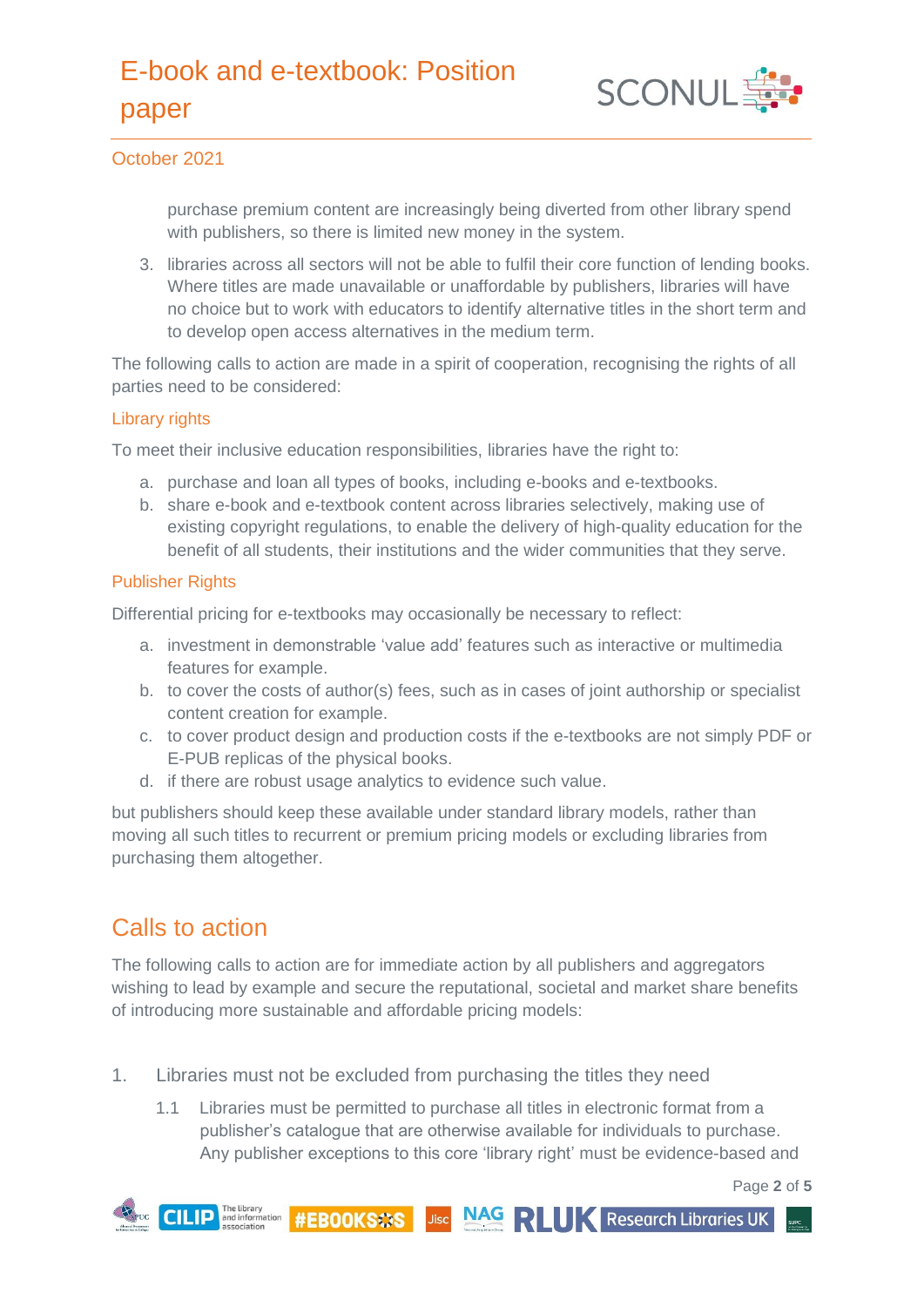

#### October 2021

made transparent through a clear public statement on the publisher's web site at the point of sale.

- 1.2 All e-book and e-textbook titles must be available for purchase by libraries on an individual title basis and not solely as part of a bundling of titles which forces libraries to buy additional titles in the bundle to get the one title they need.
- 1.3 Any existing e-book or e-textbook title edition, previously purchased by a library, must not be subject to inflated pricing or restrictive licensing in future simply because that version now evidences a potential for increased sales.
- 1.4 Where a title is not being used as a core teaching text, libraries must have an option to purchase that title as a limited concurrent user e-book to serve background reading needs on courses. In such circumstances, 1 copy per student ("one to one") e-textbook provision is rarely appropriate or financially viable.
- 1.5 Existing library pricing must not be subject to unilateral withdrawal by the publisher without justification and without enough notice for the library to act on the information and seek alternatives to support student learning.
- 2. Pricing models and pricing must be made openly available on publisher web sites to enable comparisons to be made
	- 2.1 Publisher and aggregator pricing for each electronic book title must be transparent at the point of purchase and available in the public domain.
	- 2.2 Ongoing platform fees to access individual titles that have been purchased are not justifiable and must be made explicit up front wherever intended to be charged by a publisher or aggregator.
	- 2.3 Transparent pricing will allow libraries and academics to assess the relative value and cost of any given title alongside print versions of the same book or alternative, less expensive titles on the same topic.
	- 2.4 Authors must always be informed before their e-textbooks are moved to premium-only models as they may otherwise be unaware of the cost implications for their students.
- 3. Recurrent subscription models must not be the only option
	- 3.1 Perpetual purchase options for both concurrent multi-user and single-user access titles must be retained as the main purchasing models for libraries, to minimise barriers to learning and to enable libraries to retain a degree of ownership of content they have paid for.

Page **3** of **5**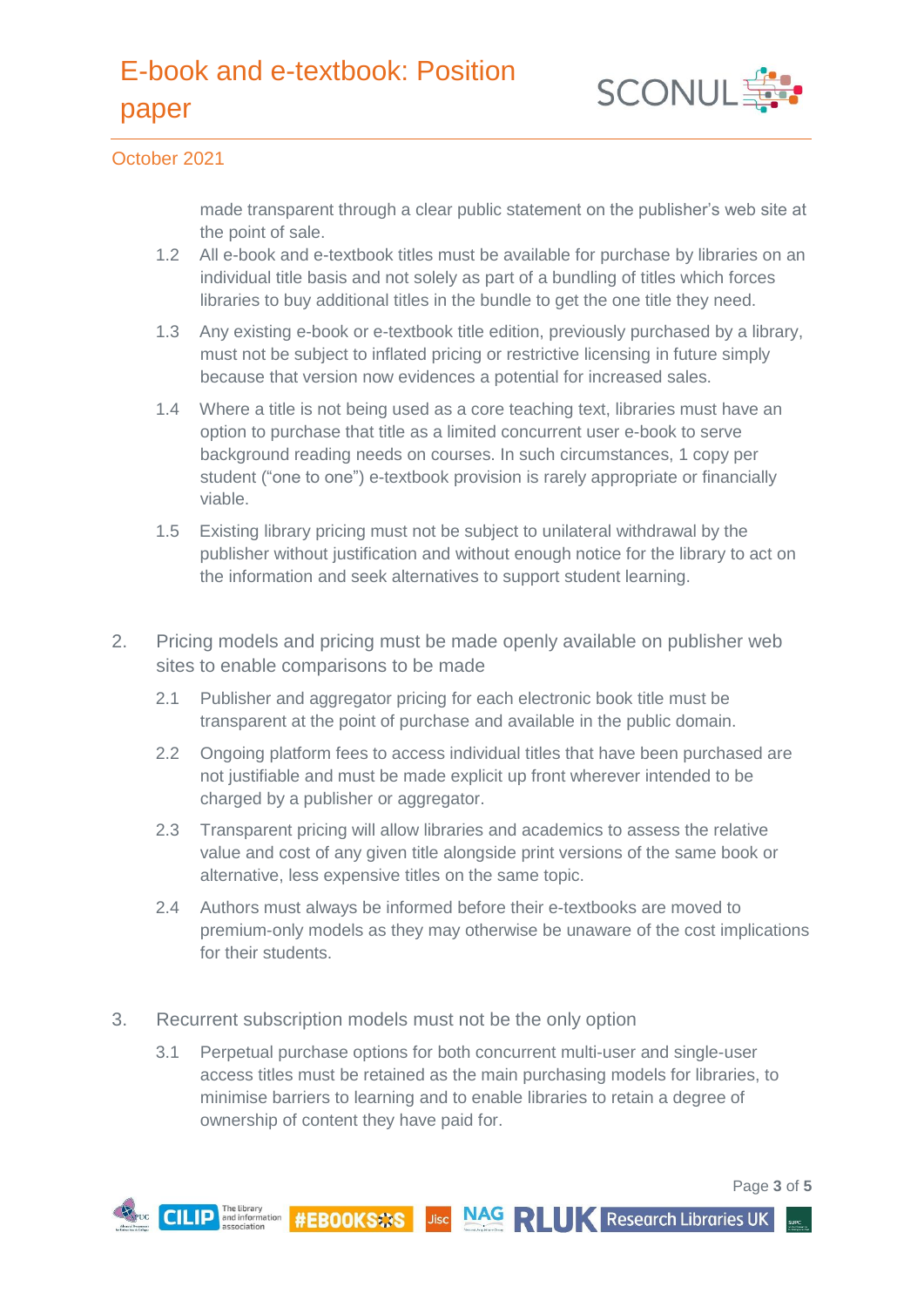## E-book and e-textbook: Position paper



#### October 2021

- 3.2 Recurrent subscription models requiring annual licenses for access to etextbooks must not be the only purchase option available for libraries. These may only be appropriate if there is demonstrable 'value add', such as interactivity or multimedia, or when editions and content are frequently and extensively updated.
- 3.3 Price increases for any given title should not rise above standard inflation rates unless there is a demonstrable change in the value proposition, such as substantially new content or product re-design.
- 3.4 Recurrent licensing terms for any given title must not be subject to unilateral and *ad hoc* withdrawal or amendment by the publisher without justification or sufficient notice as this can have a disproportionate impact on the learning of whole cohorts of students.
- 4. Premium Pricing Models should be the exception rather than the norm
	- 4.1 Premium "one to one" pricing models based on one copy per student should be the exception rather than the norm. Data from publisher and aggregator analytics shows that for many titles, student uptake and actual usage does not justify the cost.
		- 4.1.1 Whilst libraries have always had to buy additional print or single-user licenses for students, it has never been necessary to purchase one copy of a title per student to meet demand.
		- 4.1.2 Basing pricing models for libraries on an assumption that all students would otherwise have purchased their own individual copies is not a valid basis for pricing. It has never been the case that all students could afford to purchase their own copies of textbooks.
	- 4.2 Where premium "one to one" models are applied, publishers and aggregators should work in partnership with libraries to estimate the numbers of copies needed per numbers of students, based on variables like the subject matter, the nature of the cohort of students, and the extent to which the premium e-textbook is likely to be used. If actual usage then exceeds that mutually agreed estimate, additional copies can be purchased at a cost that reflects that actual usage.
	- 4.3 User Activated or Usage based pricing and purchasing should be used by both parties to inform such purchasing decisions and should not be more expensive than purchasing a set number of copies 'up front'.
	- 4.4 Publishers and aggregators must provide detailed analytics to inform all parties about usage and utilisation and provide rebates or credits if estimated thresholds are not met.